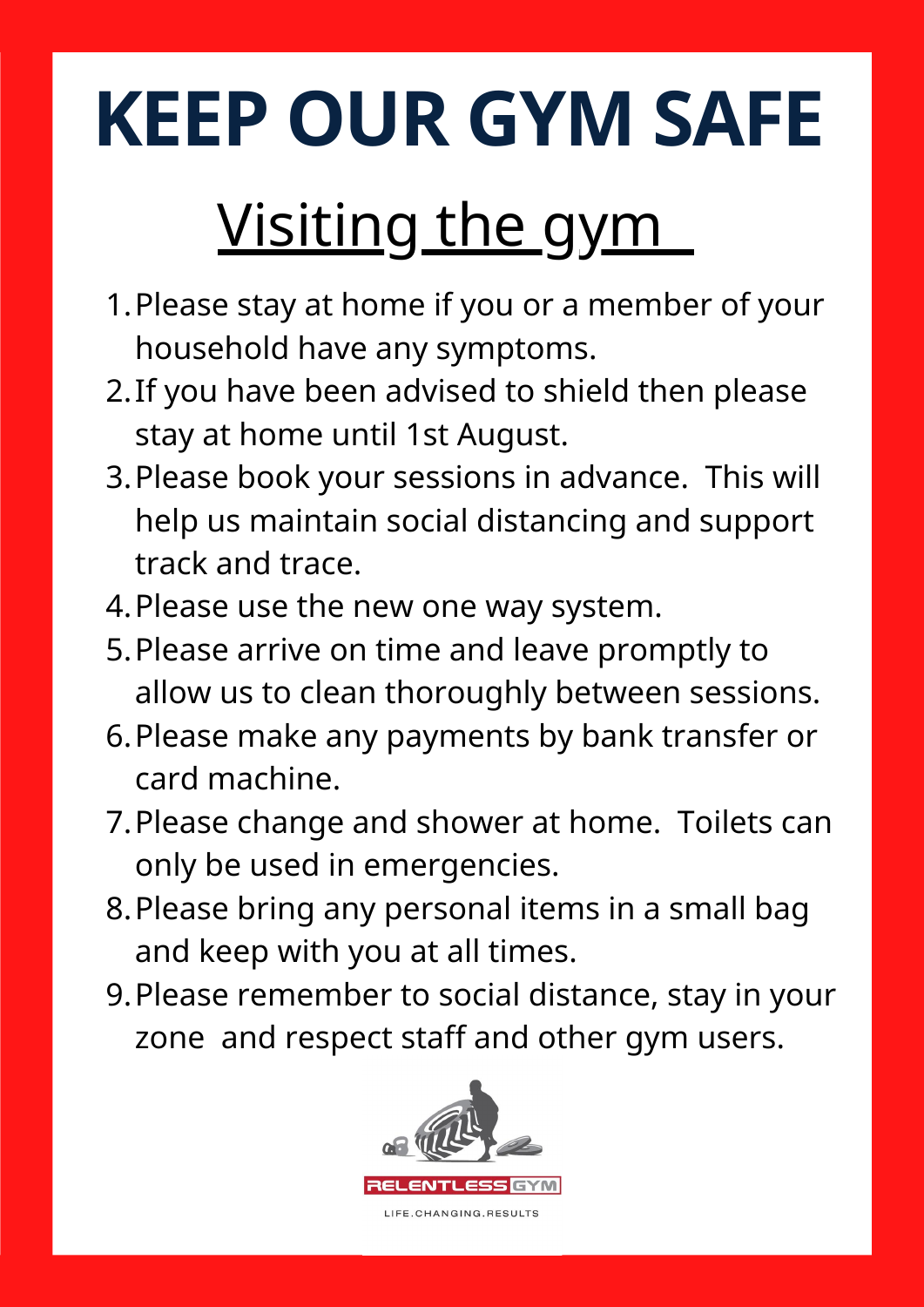## Equipment & cleaning

- 1. Each member will be provided with a micro fibre cloth to keep and wash at home. These need to be washed at 60 degrees.
- 2. Clean your own equipment with spray provided after each use.
- Be mindful about how much equipment you need 3. to use.
- 4. Sanitise your hands regularly using pumps around the gym.
- 5. Chalk will no longer be provided.
- 6. Bring your own skipping ropes, bands, mats etc if you have them.
- The gym will be well ventilated with doors and 7. windows opened throughout the day/evening. Staff cleaning procedures have been enhanced to 8. keep us all safe.

### **Finally thank you for your continued support and patience!**



LIFE.CHANGING.RESULTS